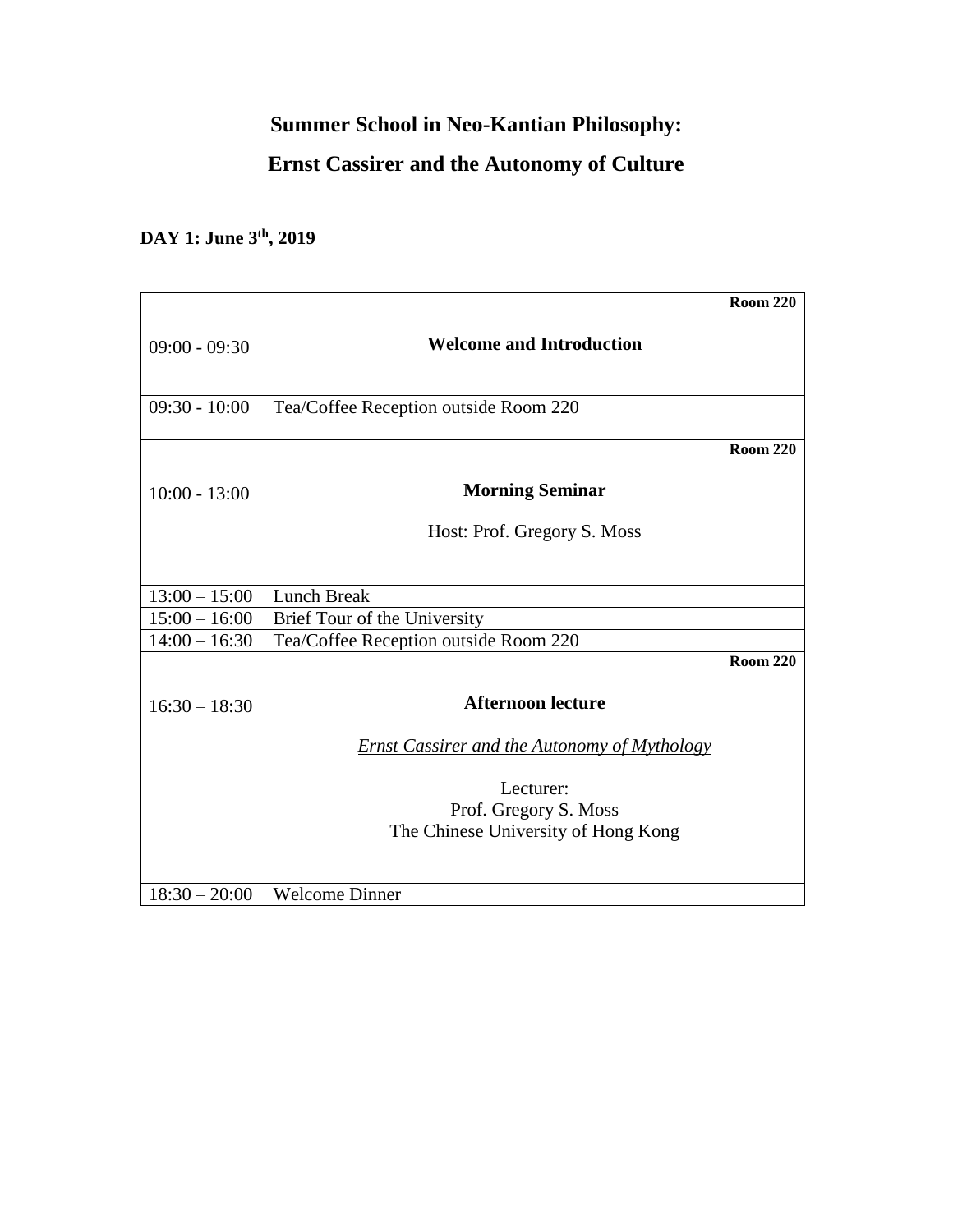## **DAY 2: June 4th, 2019**

| $09:30 - 10:00$ | Tea/Coffee Reception outside Room 220                                                      |
|-----------------|--------------------------------------------------------------------------------------------|
|                 | <b>Room 220</b>                                                                            |
| $10:00 - 13:00$ | <b>Morning Seminar</b>                                                                     |
|                 | Host: Prof. Hernán Pringe                                                                  |
|                 |                                                                                            |
| $13:00 - 14:30$ | Lunch Break                                                                                |
| $14:30 - 15:00$ | Tea/Coffee Reception outside Room 220                                                      |
|                 | <b>Room 220</b>                                                                            |
| $15:00 - 17:00$ | <b>Afternoon lecture</b>                                                                   |
|                 | Cohen's Logik der reinen Erkenntnis and Cassirer's Substanzbegriff<br>und Funktionsbegriff |
|                 | Lecturer:<br>Prof. Hernán Pringe                                                           |
|                 | Diego Portales University, Chile                                                           |
| $17:00 - 18:30$ | Group Dinner                                                                               |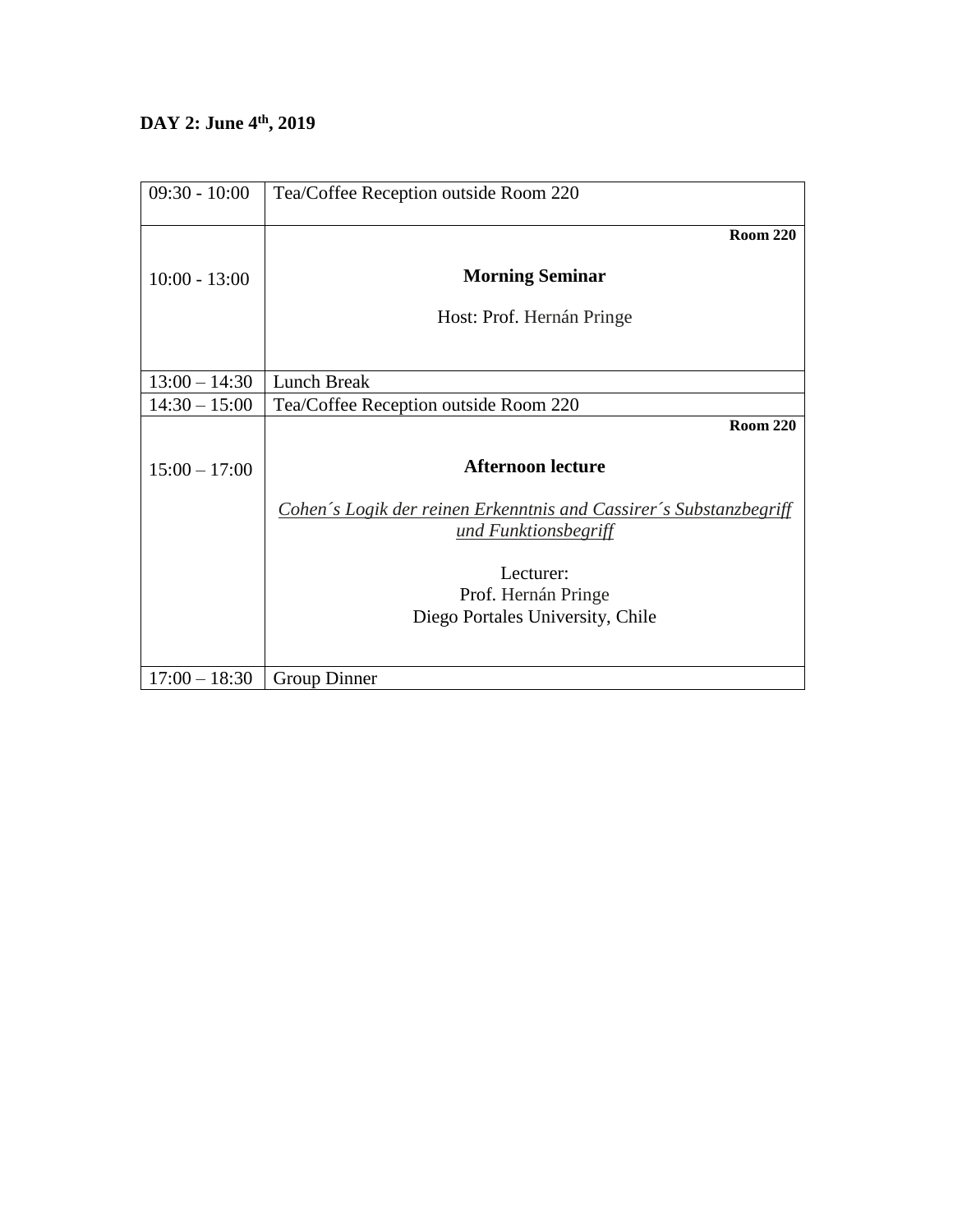### **DAY 3: June 5th, 2019**

| $09:30 - 10:00$ | Tea/Coffee Reception outside Room 220 |
|-----------------|---------------------------------------|
|                 | <b>Room 220</b>                       |
| $10:00 - 13:00$ | <b>Morning Seminar</b>                |
|                 | Host: Prof. Sebastian Luft            |
|                 |                                       |
| $13:00 - 16:00$ | Lunch Break                           |
| $14:00 - 16:30$ | Tea/Coffee Reception outside Room 220 |
|                 | <b>Room 220</b>                       |
| $16:30 - 18:30$ | <b>Afternoon lecture</b>              |
|                 | <i>The Autonomy of Philosophy</i>     |
|                 | Lecturer:                             |
|                 | Prof. Sebastian Luft                  |
|                 | Marquette University, U.S.A.          |
|                 |                                       |
| $18:30 - 20:00$ | Group Dinner                          |